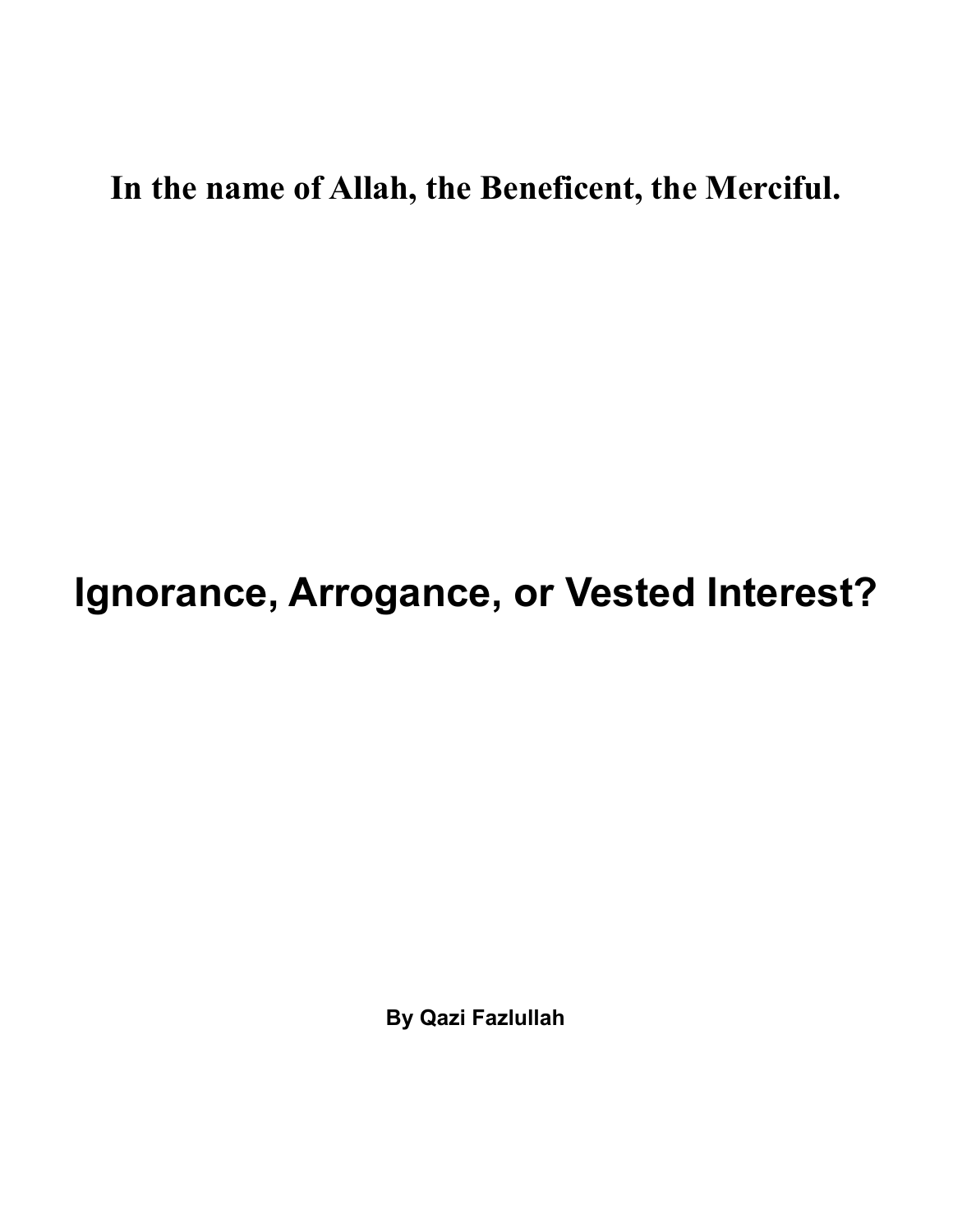We as Muslims have a really hard time understanding how any rational, intelligent human being can ever believe in a religion other than Islam. Islam as a religion to us is so utterly obvious, so rational, so reasonable, so logical, and so complete. This attitude of Muslims often infuriates people of other faiths, who often view us as being conceited and intolerant. In reality we are simply baffled by the irrationality of certain people, for instance those who choose to worship a cow, or a stone statue of a plump, half-dressed bald man. We are perplexed when we see people praying to the image of a shrouded lady or someone hanging from a cross. We are appalled when they say this is our savior and lord. We think to ourselves how clueless can you get? This is just the image of a man, like all men, he will be standing in front of Allah (SWT) on the Day of Judgment, fearing for his own salvation. The fact we must recognize is that people of differing faiths are born into their beliefs, much like most of us were. Their acceptance of these beliefs, no matter how outlandish they may seem to us, just comes naturally. Formation of a belief system in humans is a very tricky process. Faith, on one hand can be a powerful elixir and on the other, can be a formidable curse. Human need for a faith or a system of beliefs is not difficult to understand. Humans have an innate need to believe in a higher being or higher purpose, one that provides them with means to confront their own mortality and establish a link with eternity. They need something that can rationalize their very existence. Human beings are limited to the information that can be garnered in the material realm, but beliefs usually pertain to the realm of the unseen, the spiritual world. Man locked into the confines of his physical existence has no way of peering into the unseen, unless God, through Revelation gives him some insight. Through His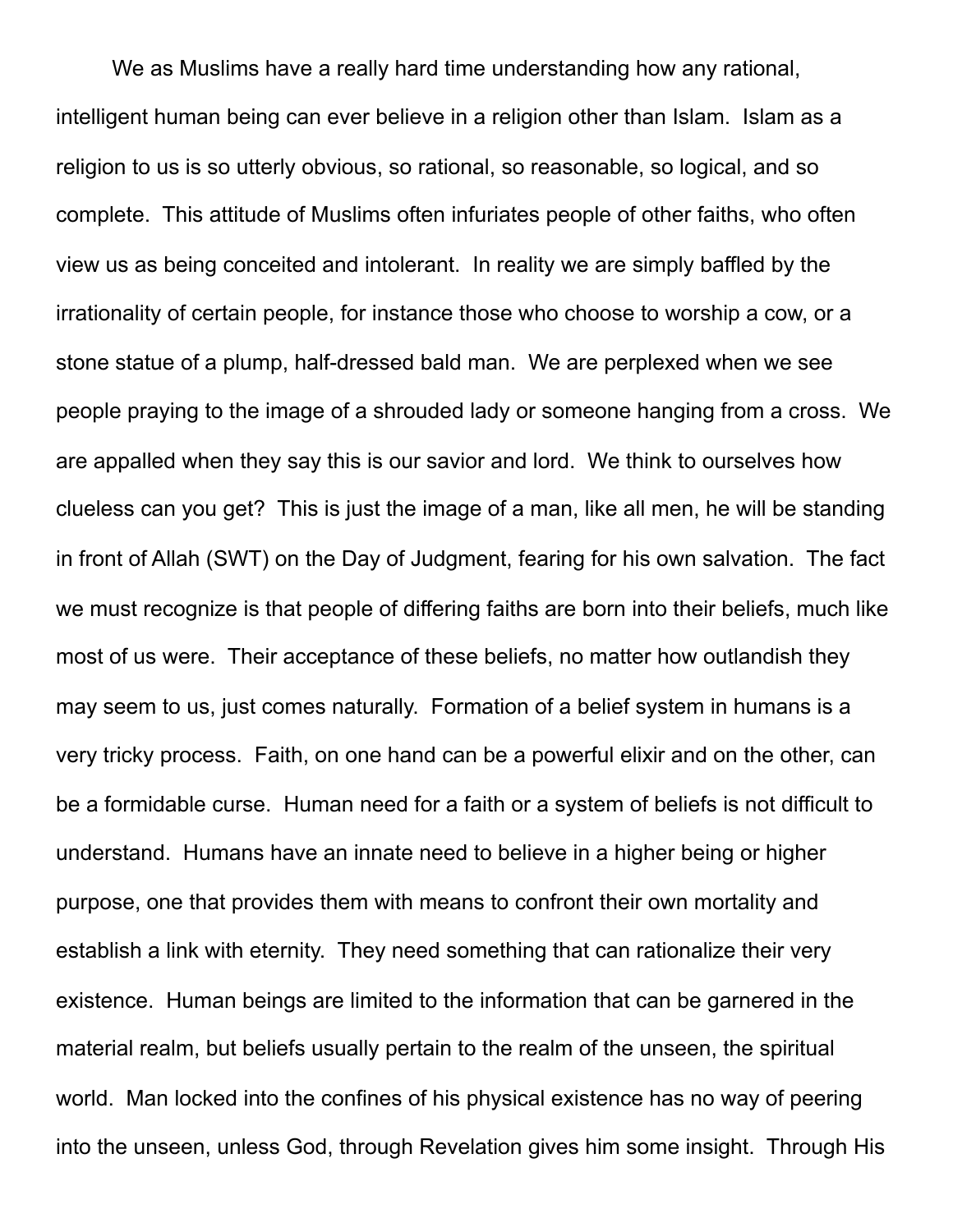Prophets God has passed on His Revelations to mankind providing them with guidance in the form of the one and only True Divine Faith. Unfortunately man, although eager to establish a connection with God, also suffers from a very vivid imagination and plentiful greed. From the onset he was very quick to realize the power of religion and the hold it can exert over the masses. How it can be parleyed into means of gaining power and fortune. So man started trafficking in faith, tailoring it to suit his agenda. So came the countless variations in religions and beliefs. Some purely the handiwork of mans vivid imagination and others just evolve through mans corruption of the Revealed Guidance. Some he does to promote his vested interests, some merely for convenience, and some out of an exuberance of faith. Like elevating Prophets, deities, and saints to the level of Godliness. No matter how obscure a belief one is born into, as children, they are unknowingly and innocently embraced. It is the way of nature that a child will conform to any environment, regardless of how hostile. In much the same way he assimilates into his physical environment, he assimilates the prevailing customs and beliefs that surround him. His human nature and ego program him to accept without question the religion of his forefathers. Religion permeates into human culture, tradition, and heritage, creating a moral identity for its followers. People go on with their everyday life mindlessly clinging to their faiths, partly out of ignorance, occasionally out of vested interest but mostly out of arrogance. For those who are actively practicing their faith, practice in a state of delusional devotion. There can only be one Universal Truth. There can be only one Divine Religion. Most people would believe in the infallibility of God, which would imply that He does not change His mind every few hundred years about religion. So worshipping a cow versus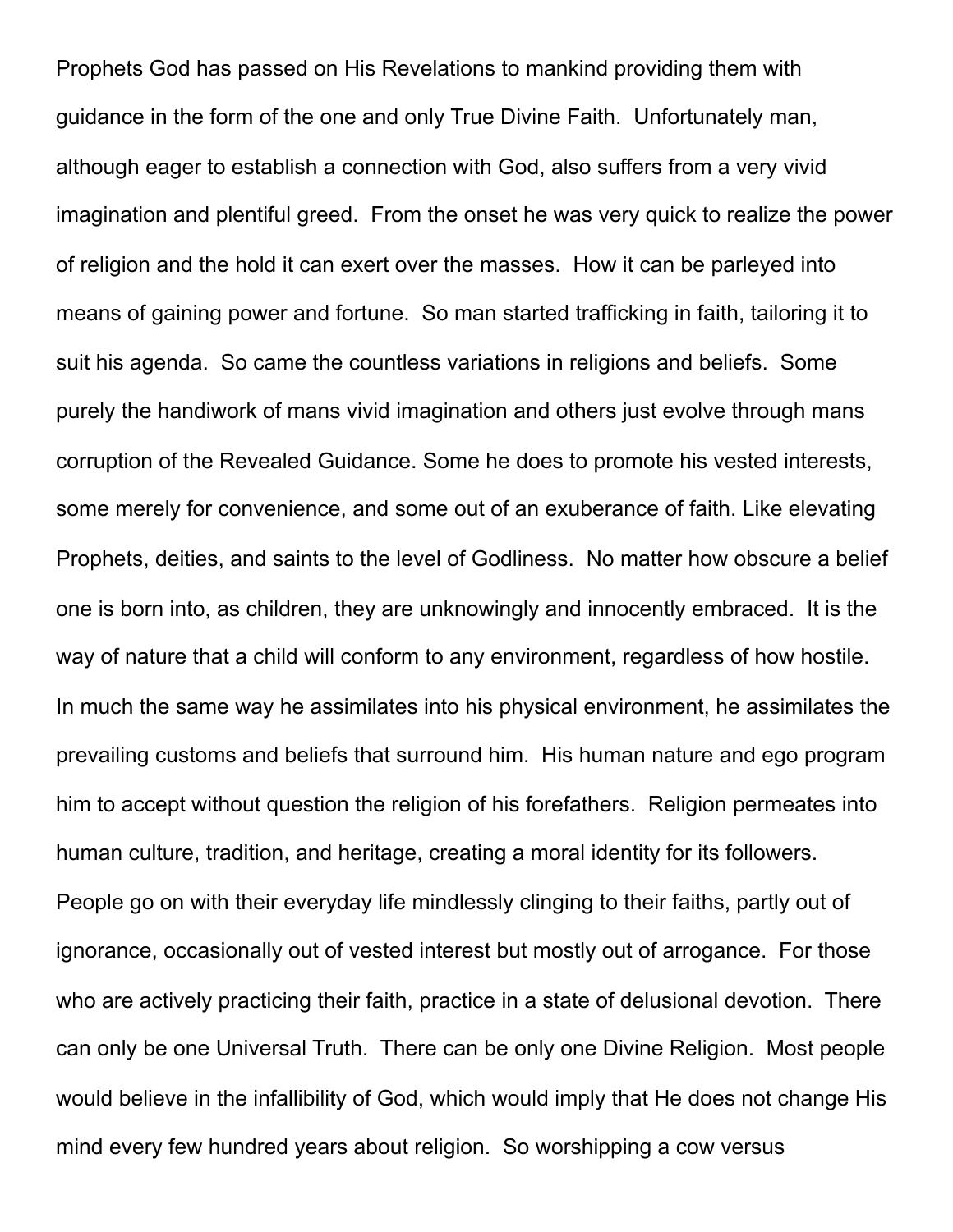worshipping a stone cannot both be simultaneously true. Since most people of different faiths would agree that salvation of humans depends upon following the One Divine Religion, the One Universal Truth. Most people suffer from the illusion that they are indeed on the "Right Path" and first in line for salvation. But yet they belong to their religion because they were born into it. So what about all the rest who were not lucky enough to be born in that "right religion"? So can it be that it is just fate that determines one's religion and ultimately one's salvation. Is it just the role of dice? The answer must be an emphatic "No", for we have faith in the infinite justice of the Creator of the Universe and in His infinite mercy He has given man a great equalizing factor. This equalizer allows him to transcend all boundaries that shackle him to the faith that he was born into. This great equalizer is one of God's great gifts to man and that is his "Intellect", embedded somewhere in the higher recesses of his consciousness. God has given man this formidable power to enable him to search out the Truth. Through this gift he derives his abilities of analytical and logical thinking and the power of deductive reasoning. Human beings can and should examine their belief system against the litmus test of reasonableness, rationality, and logic. His faith should not insult his intelligence but rather should appeal to his higher sense of impeccable logic and structure. For we live in a logical universe where all natural laws can be ultimately expressed mathematically, so why should our faith be illogical? So before we embark upon this introspective journey of discovery, we must first establish some ground rules. The first and foremost requisite is a commitment to let go of arrogance and our egos for a while and second is that of complete objectivity. So what are these litmus tests for a belief system? First of all the nature of ones belief in God or a Higher Power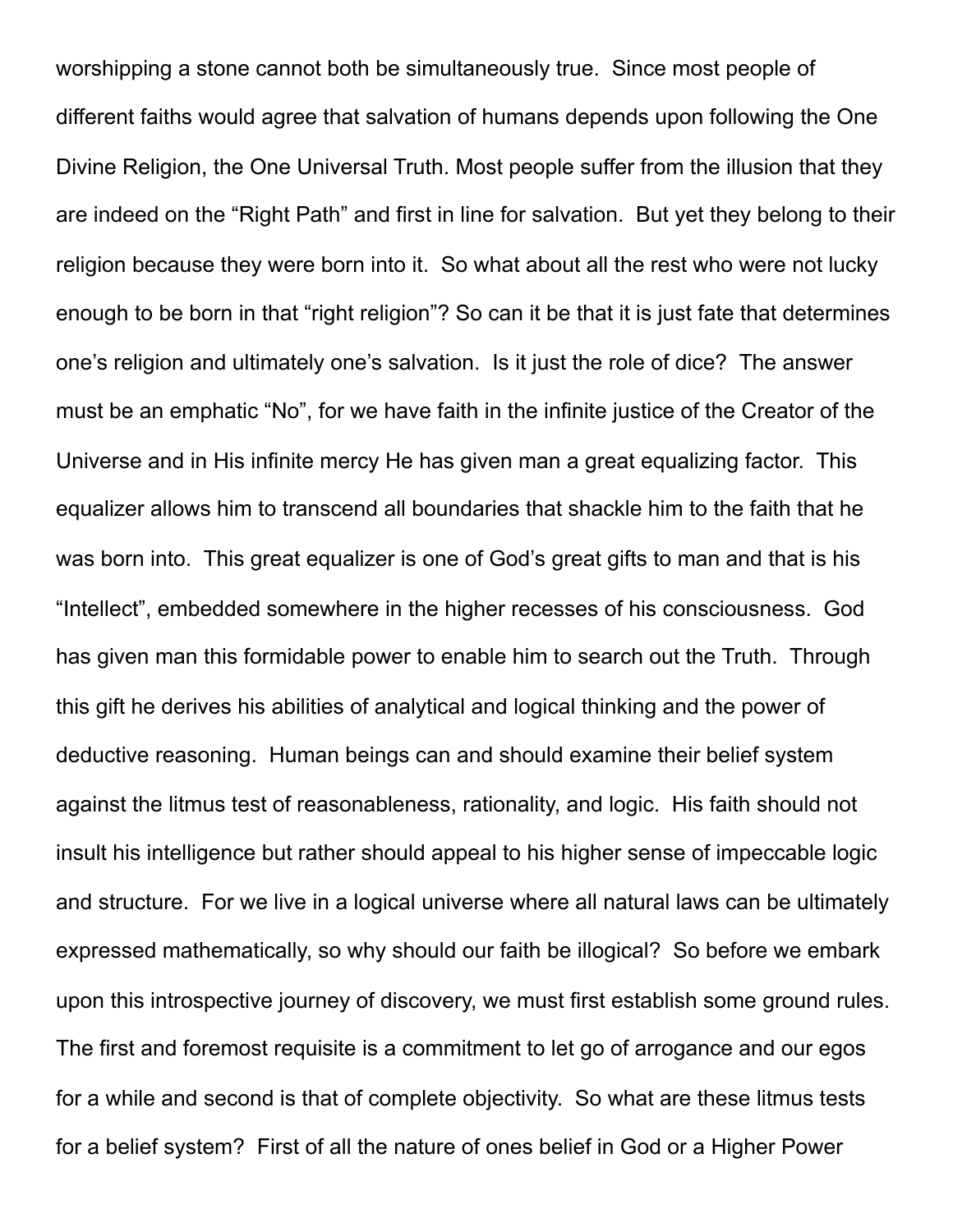must be intellectually satisfying. Faith is in the realm of the unseen but never the less the rational human can see reaffirmation in the physical world. For example, we have never seen electromagnetic waves or electrons, but we have absolutely no doubt, for all indirect observations point to their existence. One may ponder over the belief of Trinity from a logical perspective. We ask ourselves whether it makes any sense for God to be comprised of three components, albeit Trinity. A few logical questions immediately come to mind, for instance which one of the three parts is really in charge? Do all the parts get along? What happens when there is a disagreement? Experience and logic tells us that division of power is not absolute power, but God Almighty must be Absolute. Another belief is does it seem reasonable that the Creator of this universe would be breeding and have a son, but yet is so powerless that He could not even save his "only son"? Some use the arcane argument that Jesus (pbuh) is the son of God (Nauzobillah) because He was born without a natural father. By following this logic what does that make Adam (pbuh)? God's grandfather, because he had neither a natural father nor mother. Some people believe that God takes the shape of a cow or a stone statue. Does that seem logical? What happens to the cow god when somebody decides to have steak for dinner? Or what happens to the stone god when stone god meets dynamite (as in Afghanistan)? Even the popular metaphorical arguments that are used to explain all such outlandish beliefs just simply defy common logic and common sense. In order to believe in something like this a human being is really forced to stretch his imagination, abandon all reason. It is an affront to his intelligence, illogical rationale, and it just simply does not compute. In fact, these beliefs appear to be mans feeble attempt to humanize God, to bring Him down to his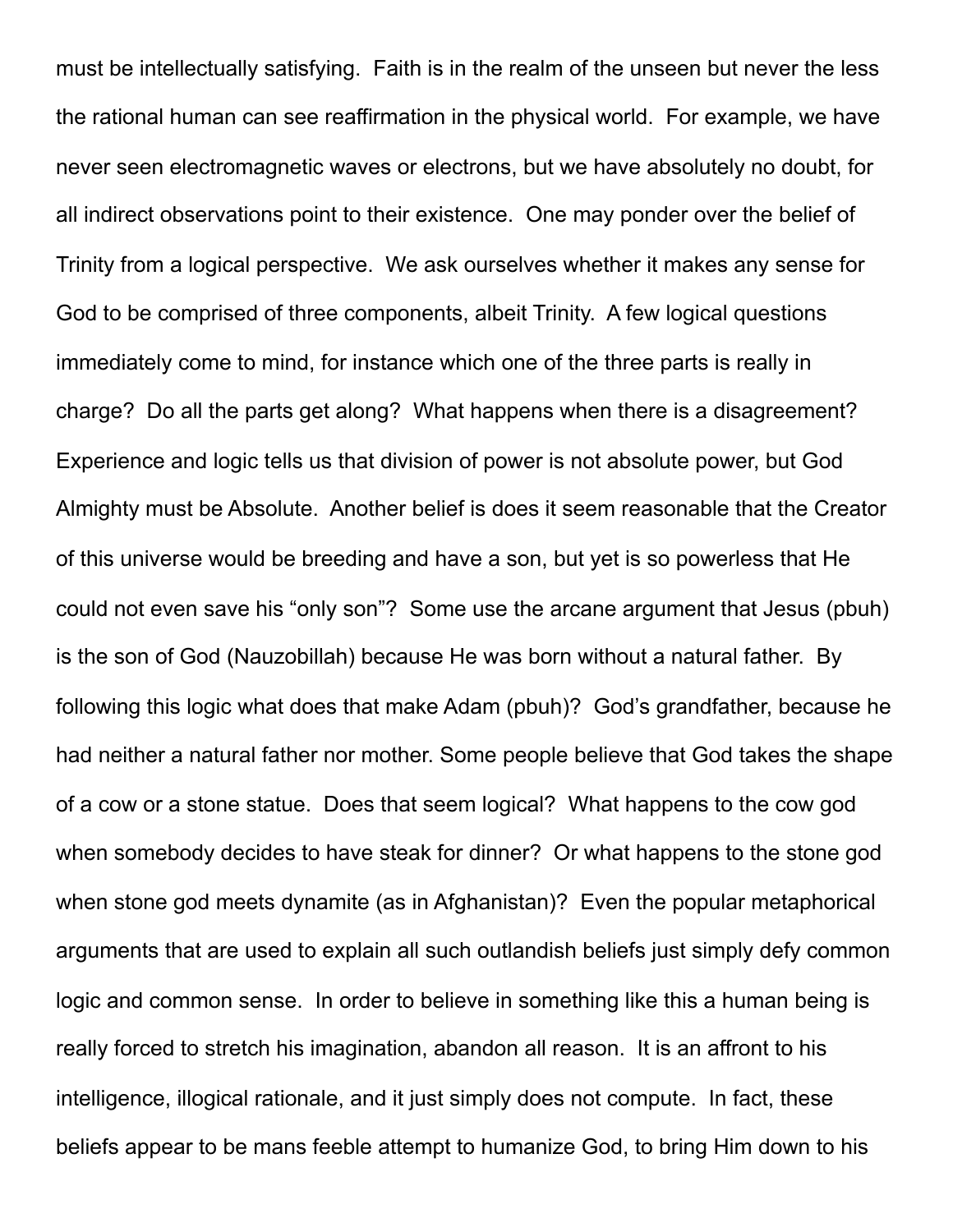own level. To somehow make the concept of God more quantifiable, more tangible and even a little more portable. However, a thinking man reflects on the infiniteness of the universe and the boundlessness of Gods creation. He concludes that the concept of a tangible, split-personality, touchy-feely type gods are trivializations of God Almighty and are merely 'man made' contrivances and therefore cannot be true. Through the power of deductive reasoning there is a way to separate the True Divine Religion from man made contrivances and distortions in religion. The True Divine Religion, over the course of its history should stay pure, uncorrupted, and free from man made 'customizations'. One must be able to trace the practices of that religion accurately and faithfully back to the Prophet of God that brought the Religion to mankind. Any changes in fundamental beliefs, practices, or rituals are surely telltale signs of man's corrupting influence on that religion, after which it can not be considered true nor divine. Similarly the Holy Books of a religion are also a good indication of the truth of a religion. Any changes, additions, deletions, revisions in contents or the message over the course of history are surely signs of man's handiwork. For instance one may inquire about the source of the current day Bible and one would be told that it contains the account of Jesus's (pbuh) life, as written by several of his disciples, many years after the passing of Jesus (pbuh). Now if it was written by man about a Man, that does not sound divine. Moreover there are many versions of the Bible, each one differing the other. A logical mind looking for a Divine Inscription would be forced to conclude that the current day Bible does not qualify. Fortunately, in addition to the test of our intellect, there are some very common sense telltale signs left by man when he tampers with a religion, particularly for his own benefit. For instance he tends to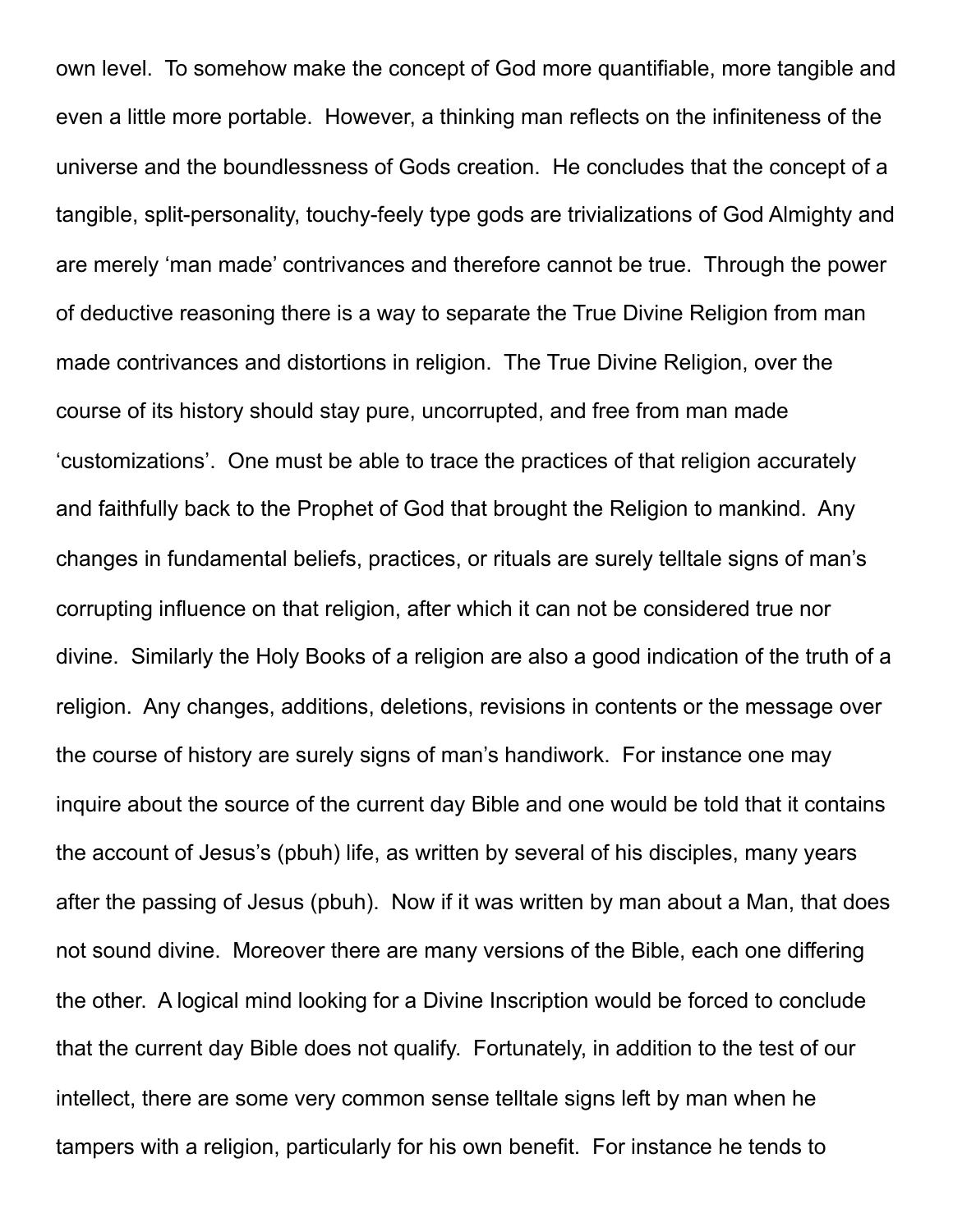institutionalize his religion, where it promotes an internal hierarchy that solely controls and administers divinity. This hierarchy extracts reverence and material benefits from the devotion of the masses, and often mandatory contributions are demanded from the devotes which goes to the institution and sustains the hierarchy. These kinds of things would make us suspicious of any worldly venture, so why would we not be suspicious when it comes to something as important as our faith? Now if someone were to apply these same criteria to Islam we see a very different picture. We see a Religion that asks its followers to believe in a Single, Eternal, All Powerful, and All Encompassing Almighty God. One that has no partners, no surrogates, one that does not beget nor was He begotten. The perfect balance, order, and harmony in which the infinite vastness of the seen and unseen universes exist is a testament to His Singularity. For a rational mind there is exquisite logic in this belief. Islam is a Religion that offers man a direct link to God. No priests, saints, sacrificed sons, statues, animal's symbols, or go-betweens, just man and God. In Islam we see Religion that has had absolutely no changes in it since the time that its revelation was completed to mankind, neither in its beliefs, customs, or practices. They are exactly the same as those taught and practiced by The Prophet Mohammad (SAS), the True and Last Messenger of God Almighty. Where his every word, every action is a manifest testament to the truth of His Message, and faithfully and accurately recorded till posterity. These are manifest signs of the True Divine Religion. Adding to the testimony, Islam is a Religion who's Holy Book, The Quran is the only Book known in human history in which not even a single letter or word has ever been altered. The Holy Quran offers the Muslims an irrefutable proof of purity of his faith, the divine power and balance of its Message. It's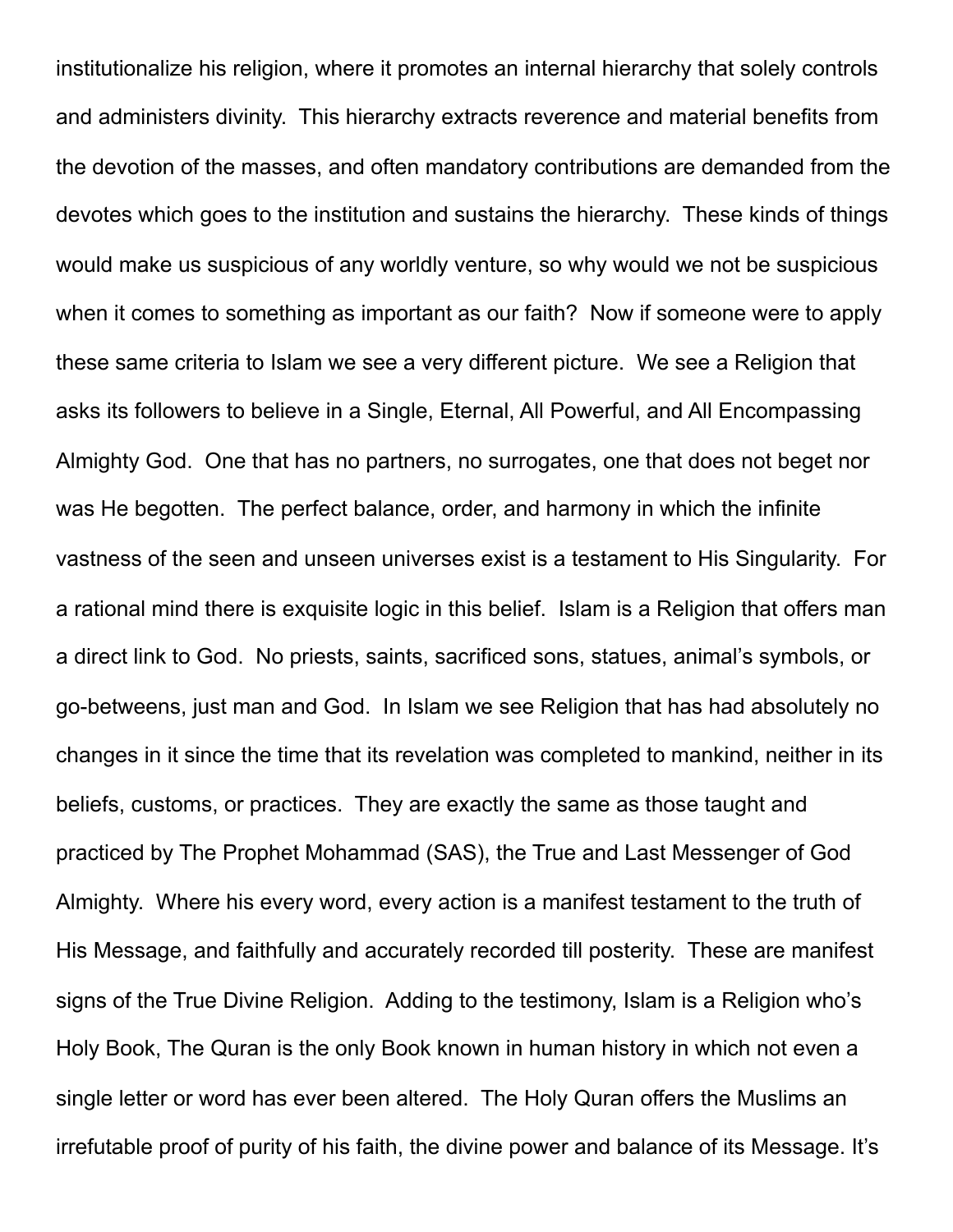profound wisdom and supreme guidance; it's exquisite, inimitable, and irrefutable logic, its infinite intricacies and mysteries that never cease to fascinate the Muslim mind. Its objective reasoning, absolute consistency, it's fascinating and enlightening insights into the human psyche, the structure and balance of the known and unknown Universes. Its foretelling of events, infinite complexity, and detail. Its inspiring, intricate, and aweinspiring verbiage, and the power, command and rhythm of its prose. It provides mankind the guidance to take it from the depths of darkness to eternal light. It is this Quran that gives Mankind the One and Only True Divine Religion, Islam. It is the same Religion proclaimed by all the other Prophets of Allah (SWT) including Adam (pbuh), Abraham (pbuh), Moses (pbuh), and Jesus (pbuh). This is the Quran that God Almighty has taken the responsibility to preserve, in its entirety till the Day of Judgment. It is this Quran that throughout the History of Islam, millions of Muslims have committed to memory, word for word, the entire Quran and will continue to do so till the Day of Judgment. This is testament to the fact that God has promised in the Quran that he has mad it easy for mankind to remember. In Islam we see a religion that does not glorify any human, or elevate him to a level of godliness. We see a religion that instills compassion for all living creatures and requires Muslims to spend money directly for the needy. A religion that holds a man accountable for hid every passing second of his life, for his every thought, word and action. A religion that knows no hierarchy, where ranks exist only in terms of piety and devotion to God Almighty and not for fame, fortune or race. A Muslim's faith is reinforced through his faithful following of the Life and Sunnah of his Beloved Prophet (SAS). The more a Muslim delves into his religion, the greater the degree of affirmation that stimulates his intelligence. A